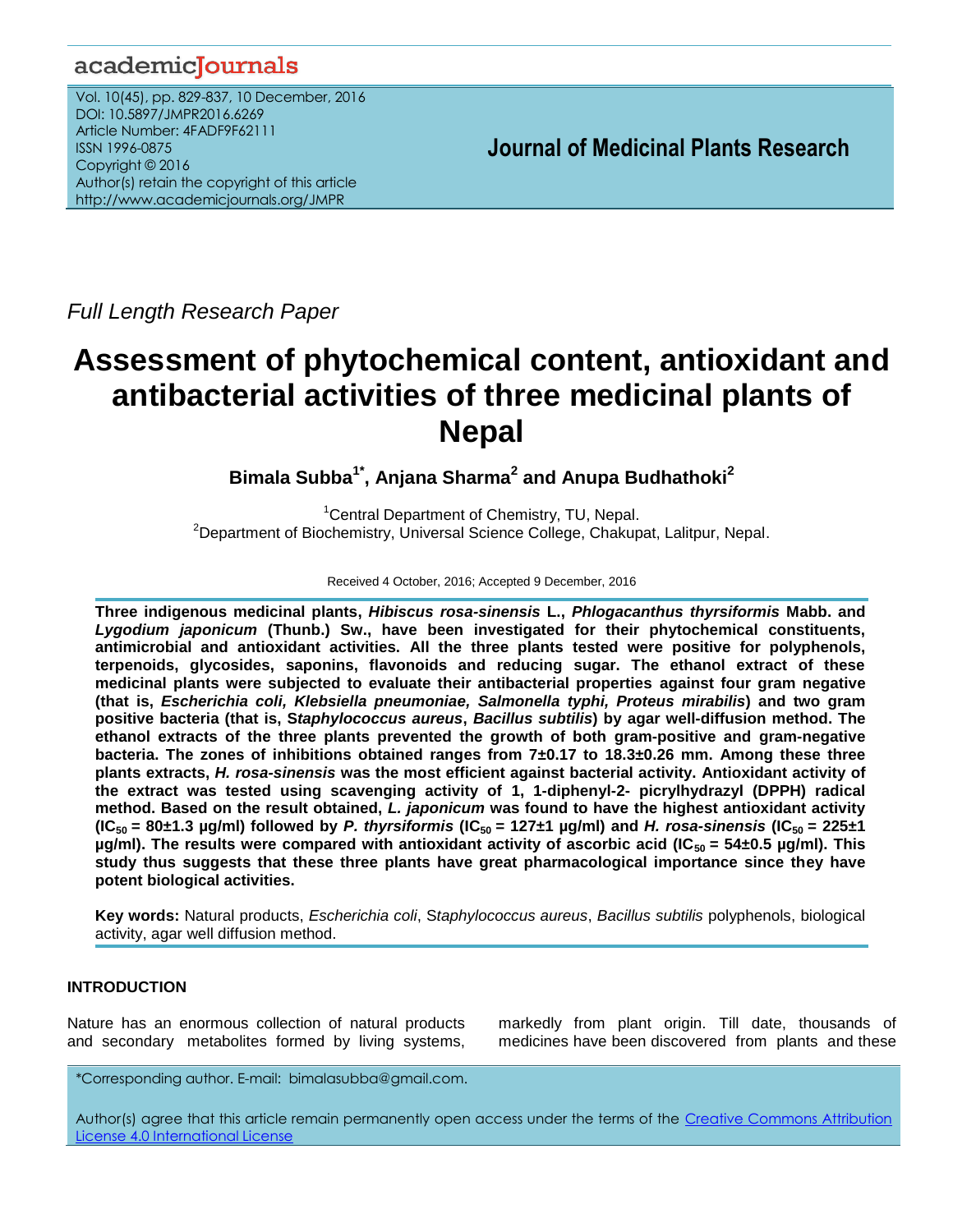medicines are really effective in treating diseases from simple fever to life threatening diseases such as cancer, coronary heart diseases, diabetes and infectious diseases (Aruoma et al., 1989; Aruoma, 1998; Lai et al., 2010; Raphael et al., 2002; Reuter et al., 2010). Nowadays, oxygen-containing free radicals in biological systems and their indirect roles as causative agents in the variety of chronic disorders are no longer obscured (Jones, 2008). The role of antioxidant is renowned for inhibiting free radical in biological systems and preventing the prevalence of many chronic diseases and their prolong side effects (Sawa et al., 1999). There are many synthetic antioxidants but they have side effects, hence, there is a need for more potent, less toxic antioxidants (Branien, 1975; Ito et al., 1983).

It has been found that plants having polyphenolic compounds, such as flavonoids, possess antioxidant activity (Alho and Leinonen, 1999). Polyphenols have antioxidative properties which is due to their high reactivity as hydrogen donor or electron donor which stabilize and delocalize the unpaired electron. Because of their fewer side effects, natural antioxidants are gaining more attention and are studied extensively nowadays (Tanizawa et al., 1992; Duh, 1998; Ali et al., 2001; Candan et al., 2003). Moreover, the growing prevalence of multidrug resistance microbes due to haphazardly use of conventional antimicrobial drugs has urged the search for potential compounds from plants for therapeutic, medicinal, aromatic and aesthetic uses (Ng PC, 1994; Dean and Burchard, 1996).

Medicinal plants are rich sources of antimicrobial agents. Many infectious diseases have been known to be treated with herbal extracts (Brantner and Grein, 1994; Somchit et al., 2003; Lee et al., 2007; Newman and Cragg, 2007). The screening of plants for their phytochemical constituents is also a crucial initial step in determining the therapeutic potentiality of a medicinal plant. Phytochemicals are natural and non-nutritive bioactive compounds produced by plants that act as defending agents against external stress and pathogenic worry (Tepe et al., 2005). Based on their biosynthetic origin, there are several categories of phytochemicals, for example phenolics, alkaloids, steroids, terpenes and saponins. Phytochemicals could demonstrate different bioactivities such as antimutagenic, anticarcinogenic, antioxidant, antimicrobial, and anti-inflammatory properties (Okarter and Liu, 2010). Thus, the presence of such bioactive components like terpenoids, alkaloids and flavonoids has also raised the degree of usefulness of medicinal plants.

Nepal's geography comprises an exceptionally varied landscape and hence, this wide variation fosters an incredible variety of ecosystems. Though various medicinal plants are practiced as folk medicines since time immemorial, the investigation of those plants are not carried out very often (Baral and Kurmi, 2006; Rajbhandari, 2001). It had been reported that biological

properties of the plant is influenced by genetic, geographical, and seasonal factors as well as the developmental stages of the concerned plant, its parts/tissues (Kaura et al., 1998; Kaushik et al., 2007).

Therefore, taking account of these reports, here we have attempted to analyze phytochemical, antibacterial and antioxidant properties of three ethnomedicinal plants, namely, *H. rosa-sinensis L., Phlogacanthus thyrsiformis* Mabb. and *Lygodium japonicum* (Thunb.) Sw. of Nepal.

## **MATERIALS AND METHODS**

## **Collection and processing of plants**

Three plant species of ethnomedicinal values were selected for the analysis of their phytochemical constituents, antibacterial and antioxidant activities, based on the result of our previously reported research and available literatures (Subba et al., 2016; Ningombam and Singh, 2014; Obi et al., 1998). Taxonomic information, organs used for the analysis and traditional claims are presented in Table 1. The fresh flowers of *P. thyrsiformis* Mabb. and leaves of *L. japonicum* (Thunb.) Sw. with no apparent physical, insect or microbial damage were collected from Chanuwa VDC, Ward No. 8. Dhankuta, Nepal and were dried in sun shade. *H. rosa-sinensis* L.'s fresh flowers were collected from Purano Naikap, Kalanki, and Kathmandu Nepal and were dried in hot-air oven at 60°C. The plants were identified with the help of available literature (Hara and Williams, 1979; Hara et al., 1978) and authenticated by the taxonomist at Central Department of Botany, Tribhuvan University, Kirtipur, Kathmandu, Nepal. The specimens were deposited in the National Herbarium and Plant Laboratories, Godavari (KATH). About 100 g of dried sample of each plant was ground to powder and exhaustively extracted with 600 ml ethanol using Soxhlet extractor and the extract was concentrated under reduced pressure using a rotary evaporator and then stored in an air tight container for further study.

## **Chemicals and standards**

The chemicals used were Ethanol (Merck, Germany), DPPH and Ascorbic acid (Sigma Aldrich, USA). All other chemicals used were of the highest commercially available grade. For absorption measurement, double beam U-2800 UV-visible spectrometer, HITACHI, Japan, was used.

## **Phytochemical screening**

The preliminary qualitative phytochemical analyses of the ethanolic extracts were carried out using standard procedures to identify the various groups of constituents (Hara and Williams, 1979; Culie, 1982; Alamzeb et al., 2013). Briefly, following procedures were used.

#### **Test for alkaloids**

About 3 ml of extract was stirred with 3 ml of 1% HCl on steam bath.  $2 \times 1$  ml of mixture was taken separately and put in two test tubes. Few drops of Dragendorff's reagent were added in one tube and occurrence of orange red precipitated was taken as positive. In the second tube, Mayer's reagent was added and appearance of buff colored precipitate was taken as positive test for the presence of alkaloids.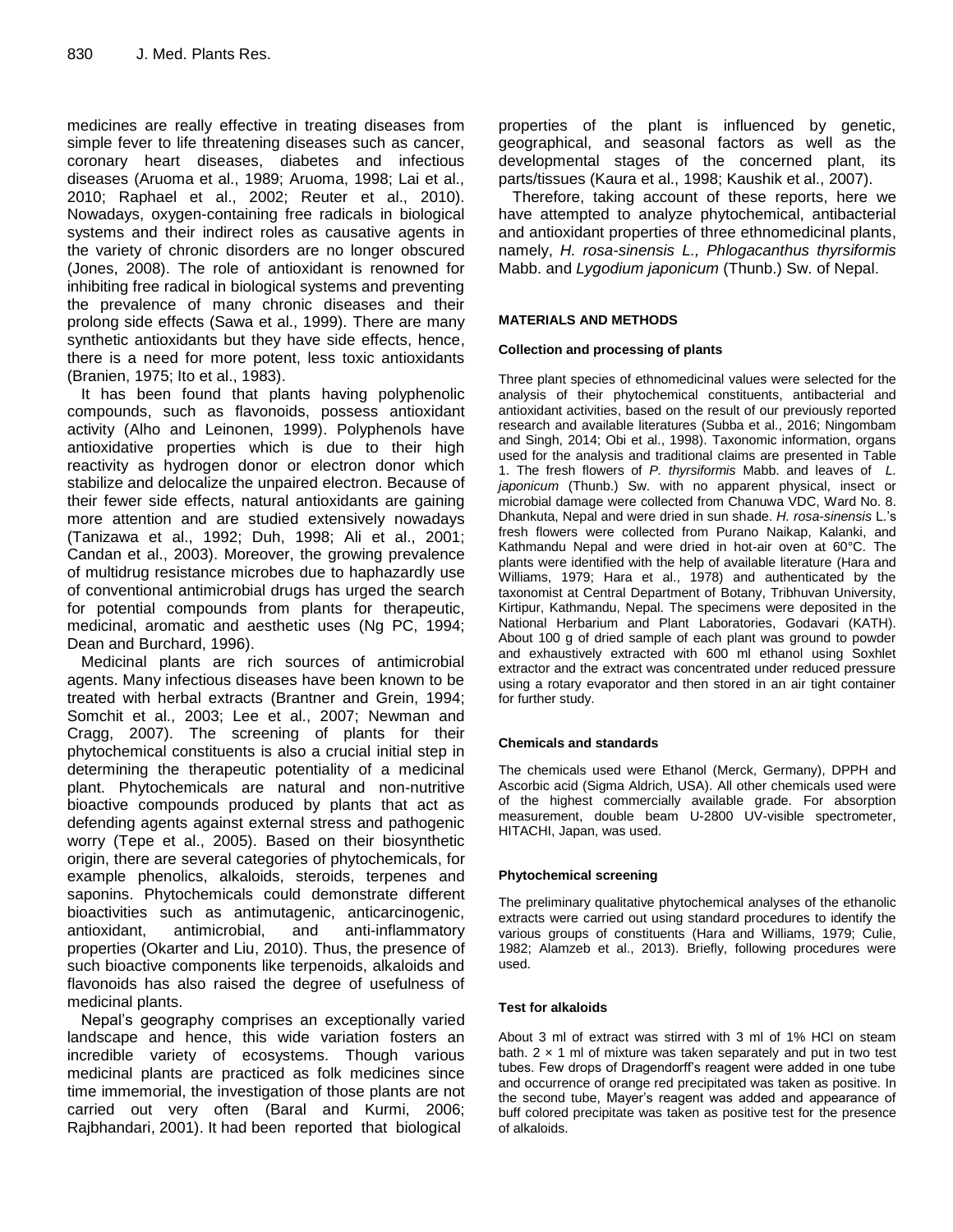**Table 1.** Medicinal plants tested for phytochemical content, antioxidant and antibacterial activities (Ningombam and Singh, 2014).

| Species and part of the plant used         | Familv      | Traditional claims*                                                                                                  |  |  |
|--------------------------------------------|-------------|----------------------------------------------------------------------------------------------------------------------|--|--|
| Hibiscus rosa-sinensis L. (flowers)        | Malvaceae   | The plant is believed to act as anti-diabetic, expectorant, diuretic, cough cold and hair loss.                      |  |  |
| Lygodium japonicum (Thunb.) Sw. (leaves)   | Lygodiaceae | Crushed leaves are used in fresh cuts and wounds. China people use this plant to treat hepatitis and dysentery.      |  |  |
| Phlogacanthus thyrsiformis Mabb. (flowers) | Acanthaceae | The whole plant is believed to act as stimulant, astringent, aphrodisiac, diuretic, anti-dysenteric and antipyretic. |  |  |
|                                            |             | Leaf juice is used in cough, asthma, rheumatism and high blood pressure.                                             |  |  |

#### **Test for flavonoids**

Ammonia solution 0.1N (5 ml) was added to the aqueous filtered fraction of each sample followed by the addition of concentrated  $H_2SO_4$ . A yellow coloration that disappears on standing indicated the presence of flavonoids.

#### **Test for terpenoids (Salkowski test)**

Each extract (0.5 g) was added into a test tube containing 2 ml of chloroform. Concentrated  $H_2SO_4$  (3 ml) was carefully added to form a layer. A reddish brown coloration of the interface indicated the presence of terpenoids.

#### **Test for polyphenols**

Crude extract was mixed with 2 ml of 2% solution of FeCl3. A blue-green or black coloration indicated the presence of phenols.

#### **Test for quinones**

A small amount of extract was treated with concentrated HCl and observed for the formation of yellow color precipitate, indicating the presence of quinones.

#### **Test for glycosides (Molisch's test)**

Crude extract was mixed with 2 ml of Molisch's reagent and the mixture was shaken properly. After that, 2 ml of concentrated  $H_2$ SO<sub>4</sub> was poured carefully along the side of the test tube. Appearance of a violet ring at the interphase indicated the presence of carbohydrate.

#### **Test for reducing compounds (Fehling's test)**

Equal volume of Fehling A and Fehling B reagents were mixed together and 2 ml of the mixture was added to crude extract and gently boiled. A brick red precipitate appeared at the bottom of the test tube indicated the presence of reducing sugars.

#### **Test for saponins**

Powered sample (1 g) was boiled in 10 ml of distilled water in a water bath and filtered. 5 ml of the filtrate was mixed with 2 ml of distilled water and shaken vigorously and observed for a stable persistent froth.

#### **Test organisms**

The clinical isolates of pathogenic bacteria of gram negative *Escherichia coli, Klebsiella pneumoniae, Salmonella Typhi, Proteus mirabilis* and gram positive *Bacillus subtilis* and *Staphylococcus aureus* were obtained from the laboratory of Department of Microbiology, Teku Hospital, Kathmandu. They were then maintained on agar plates and were stored at 4°C in refrigerator.

#### **Antibacterial assay**

Inhibition of bacterial growth was tested by using the agar well diffusion method (Dingle et al., 1953). About 100 µl suspension of tested microorganisms was spread on Muller-Hilton Agar (MHA) medium. Wells were made on the agar plates using the sterile cork borer (6 mm in diameter). Ethanol extracts of different concentrations (0.3 and 0.6 mg/well) were loaded into the wells along with

solvent dimethyl sulfoxide (DMSO). A broad spectrum standard antibiotic tetracycline 0.3 mg/well was used as a positive control and DMSO as a negative control. The plates were then incubated for 24 h at 37°C. After incubation, the growth inhibition rings were quantified by measuring the diameter of the zone of inhibition in mm (from the edge of the well). All tests were performed in triplicate.

#### **DPPH radical scavenging activity (RSA) assay**

The free radical scavenging activity of samples and standard ascorbic acid solution in ethanol was determined by 1, 1-diphenyl-2-picrylhyrazyl (DPPH·) free radical method, proposed by Blois (1958). The plant samples at various concentrations (15 to 250 µg/ml) were added to a 100 µM solution of DPPH in ethanol. After incubation at 37°C for 30 min, the absorbance of each solution was determined at 517 nm. Lower absorbance of the reaction mixture indicates higher free radical scavenging activity. The measurement was performed in triplicates. The antioxidant activity of the samples was expressed as  $IC_{50}$ (inhibitory concentration), which was defined as the concentration (µg/ml) of sample required to inhibit the formation of DPPH radicals by 50%. Ascorbic acid was used as positive control. Free radical scavenging activity was calculated by using the following equation:

Free radical scavenging activity (%) =  $(A_0 - A_T) / A_0 \times 100$ 

where  $A_0$  = Absorbance of DPPH solution and  $A_T$  = Absorbance of test or reference sample after 30 min of incubation. The % scavenging was then plotted against concentrations used and from the graph  $IC_{50}$  was calculated.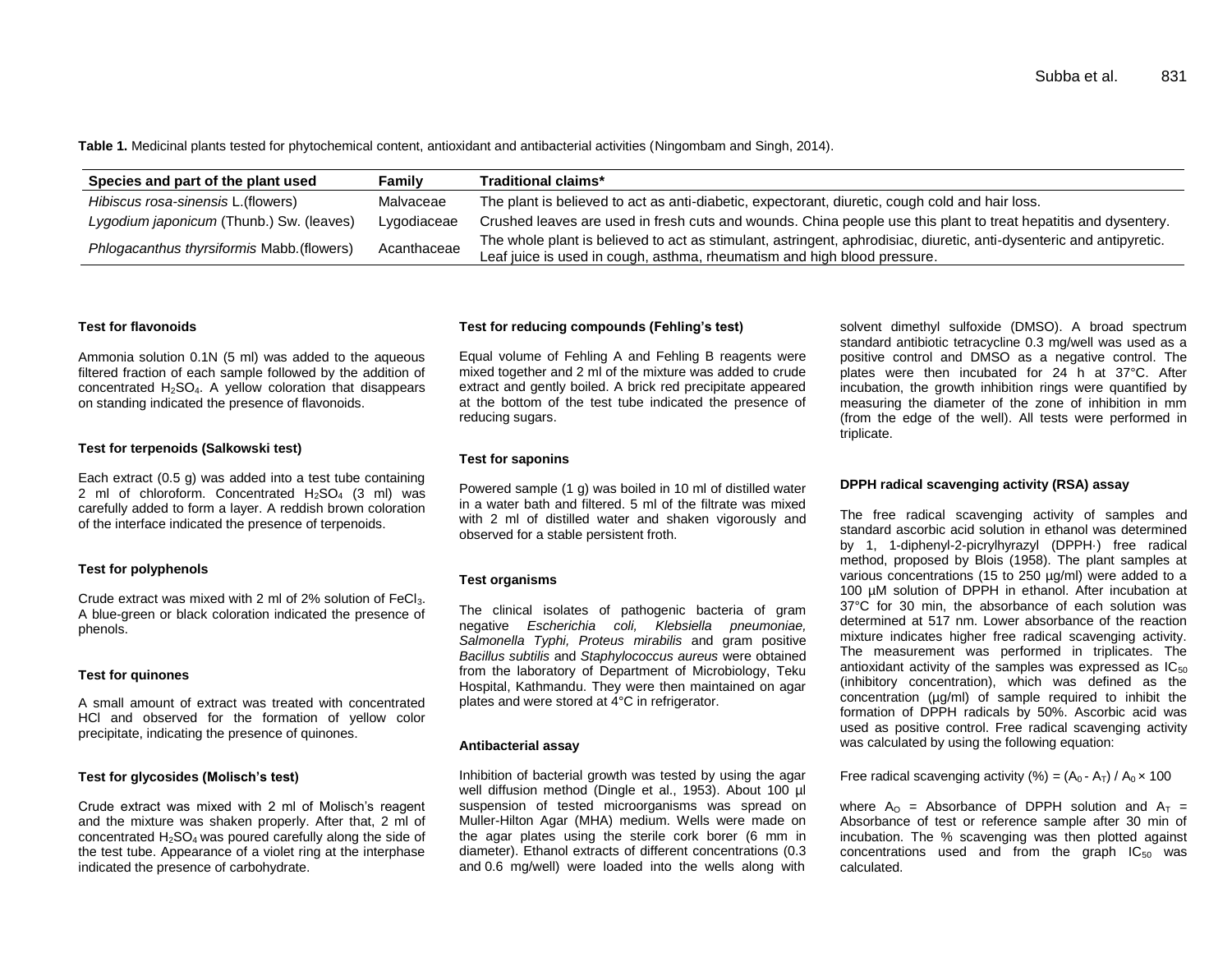## **Statistic**

The results are expressed as mean  $\pm$  Standard deviation (SD).

## **RESULTS AND DISCUSSION**

## **Screening of phytochemicals**

As phytochemicals often play an important role in plant defense against prey, microorganism, stress as well as interspecies protections, these plant components have been used as drugs for millennia (Mandal et al., 2010; Rao, 2003). Hence, phytochemicals screening serves as the initial step in predicting the types of potential active compounds from plants. Table 2 shows the results of phytochemical analysis of all plant extracts.

The results showed that the polyphenol compounds were found in all the three plant extracts. Terpenoids and glycosides were observed in *P. thyrsiformis* and *L. japonicum*. Saponin was presented only in *H. rosasinenesis*. Our results are in agreement with Bhaskar et al. (2011) who stated that ethnolic fraction of *H. rosasinensis* flower had saponins but not with Afify and Hassan (2016). Flavonoids were present in *P. thyrsiformis* and reducing sugars was found to be present in both *H. rosa-sinensis* and *L. japonicum.* In contrast, alkaloids and quinones were found to be absent in all the plant extracts. The compounds like flavones, phenolic acids and steroidal glycosides had been reported for ethanolic root extract of *L. japonicum* and other genus of family Lygodiaceae (Chen et al., 2010; Song et al., 2001; Zhang et al., 2006). Phytochemical like tannins, flavonoids, saponins, gums, carbohydrates, steroids, alkaloids, reducing sugar, and terpeniods have been reported in the leaves of *P. thyrsiformis* (Das et al., 2015). Similarly phytochemicals like tannin, phlobatannins, cardiac glycosides, flavonoids, terpenoids, saponins and others are reported to be determined in leaves, stems and roots, and additionaly anthocyanins in flowers of *H. rosa-sinensis* (Patel et al., 2012; Gauthaman et al., 2006, Bhaskar et al., 2011).

Phytochemical investigation of ethanolic extract of three different plant extracts revealed the phytochemical constituents that are widely considered to have medicinal and pharmacological effects. The presence of polyphenols and flavonoids, widely known for their antioxidant properties, indicates that these plants are probably endowed with multiple biological effects including anti-inflammatory and anticancer activities. The presence of terpenoids indicates a wide range of biological activities against cancer, malaria, inflammation and variety of infectious disease. The presence of glycosides contributes to the wide range of biological activities like antioxidant, antipyretic, and anti-inflammation. The presence of saponins, acting as antioxidant and anti-inflammatory agents, is useful in lowering cholesterol, but also in bone health and stimulation of

immune system (Lacaille-Dubois and Wagner, 2000; Traore et al., 2000; George el al., 2002). Use of *H. rosasinensis* as ingredient of shampoo is well supported by the presence of saponin in phytochemical screening. The observed pharmacological properties of these plants possibly have been attributed to the presence of flavonoids, terpenoids, saponins, and tannins. The results obtained here are in good correlation with previously reported results (Gauthaman et al., 2006).

## **Antioxidant activity by DPPH assay**

The ethanol extracts of *P. thyrsiformis*, *L. japonicum* and *H. rosa-sinensis* were assessed for free radical scavenging activity. The results obtained shows that the extracts of *L. japonicum* exhibited the highest radical scavenging activity, with inhibitions of DPPH radical starting from 59.006% at concentration of 100 µg/ml to 85.86% at concentration of 500 µg/ml, followed by *P. thyrsiformis* starting from 72.98% at concentration of 200 µg/ml to 81.05% at concentrations of 500 µg/ml. *H. rosasinensis* showed the lowest radical scavenging activity, with DPPH radical inhibitions starting from 67.39% at concentration of 300 µg/ml to 79.81% at concentration of 500 µg/ml (Figure 1). The anti-oxidant activities of three plants extracts were consistent with the gradual increment of concentration. The  $IC_{50}$  was calculated from the graph obtained by plotting the % of scavenging against concentrations used (Figure 1). The  $IC_{50}$  values were found to be 80±1.3 μg/ml for *L. japonicum*, 127±1 μg/ml for *P. thyrsiformis* and 227±1 μg/ml for *H. rosasinensis*. However, all extracts were found to be less active than ascorbic acid (AA) with  $IC_{50}$  values  $54\pm0.5$ μg/ml, a standard antioxidant drug (Figure 2). Although the promising free radical scavenging property of *P. thyrsiformis* has been reported (Upadhyay, 2009), it has not been obtained in this research. However, the strong antioxidant property observed in this experiment for *L. japonicum* is well supported by result of phytochemical analysis, indicating the presence of constituents like flavones and phenolic acids, being reported as strong antioxidants previously (Song et al., 2001). In contrast to the results obtained here, the total antioxidant capacity of *H. rosa-sinensis* extract has been reported nearly two fold higher than that of butylated hydroxytoluene (BHT) (Faten et al., 2012). This may be attributed to the fact that biological properties of the plant is influenced by genetic, geographical, seasonal factors, the developmental stages of the plant, its parts/tissues as well as the type of solvent used in extraction procedures (Kaura et al.,1998; Kaushik et al., 2007).

## **Antibacterial activity of plant extracts**

In recent years, the research on searching phytochemicals possessing antimicrobial properties have been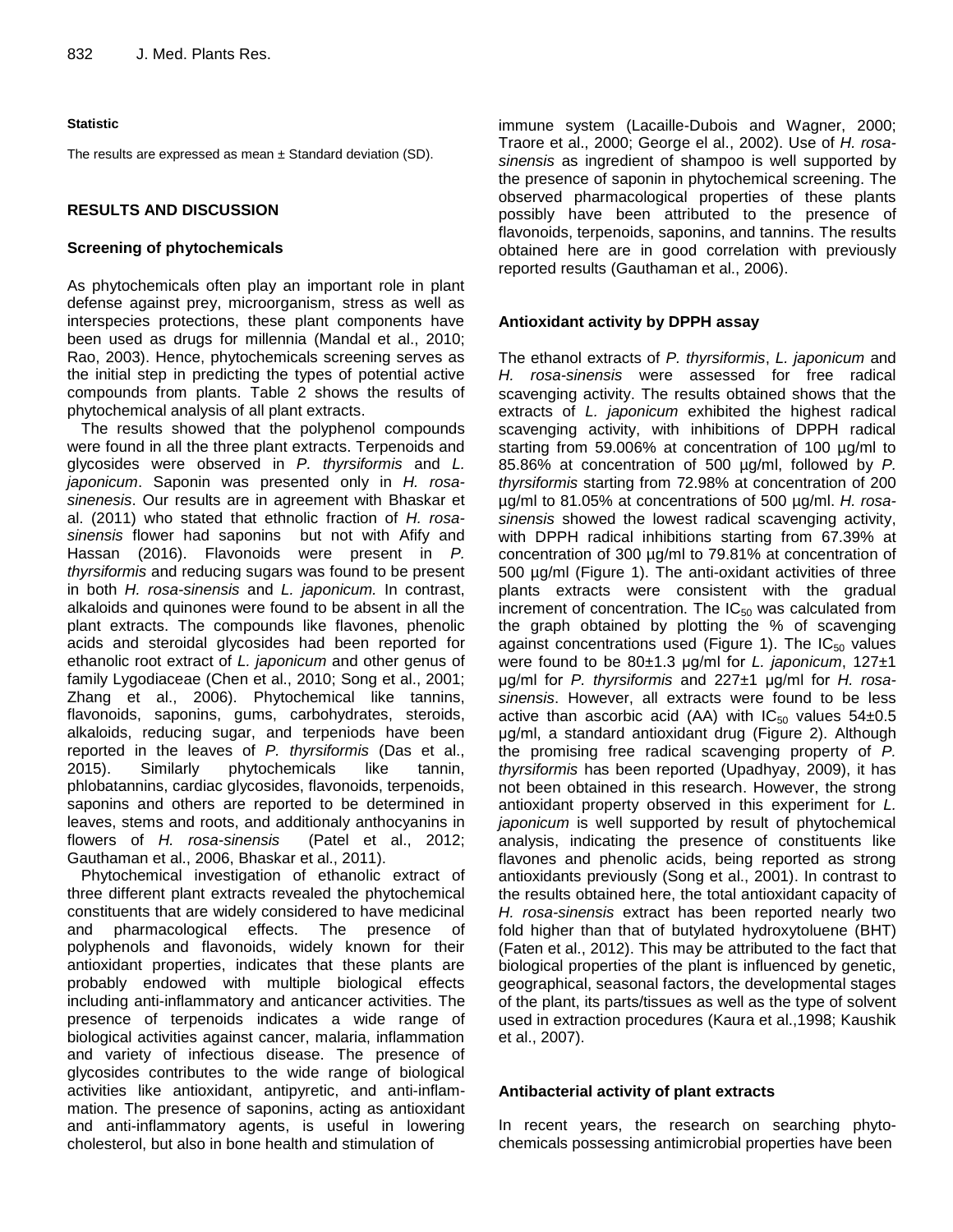| <b>Species</b>   | Reducing<br>compounds | <b>Glycosides</b> | Polyphenols Quinones Alkaloids |                          | Flavonoid                | Terpenoids | Saponin                  |
|------------------|-----------------------|-------------------|--------------------------------|--------------------------|--------------------------|------------|--------------------------|
| H. rosa-sinensis |                       |                   |                                |                          |                          |            |                          |
| P. thyrsiformis  |                       |                   |                                |                          |                          |            |                          |
| L. japonicum     |                       |                   |                                | $\overline{\phantom{0}}$ | $\overline{\phantom{0}}$ |            | $\overline{\phantom{0}}$ |

**Table 2.** Phytochemical constituents of the analyzed species.

**Table 3.** Antibacterial activities of ethanol extract of the test plants.

|                           |                    | Mean Zone of Inhibition (mm)* |                      |                 |             |  |  |  |
|---------------------------|--------------------|-------------------------------|----------------------|-----------------|-------------|--|--|--|
| <b>Species</b>            | <b>Bacteria</b>    |                               | <b>Plant extract</b> | Tetracycline    | <b>DMSO</b> |  |  |  |
|                           |                    | 0.6 (mg/well)                 | 0.8 (mg/well)        | 0.3(mg/well)    |             |  |  |  |
| H. rosa-sinensis L.       | <b>B.</b> subtilis | <b>NA</b>                     | <b>NA</b>            | $12.4 \pm 0.36$ | <b>NA</b>   |  |  |  |
|                           | S. aureus          | $13.0 \pm 0.32$               | $16.4 \pm 0.4$       | $26.5 \pm 0.5$  | <b>NA</b>   |  |  |  |
|                           | E. coli            | $16.3 \pm 0.2$                | $18.3 \pm 0.26$      | $26.3 \pm 0.26$ | <b>NA</b>   |  |  |  |
|                           | S. typhi           | $14.2 \pm 0.25$               | $16.2 \pm 0.25$      | $11.3 \pm 0.20$ | <b>NA</b>   |  |  |  |
|                           | K. pneumonia       | $8 \pm 0.5$                   | $11 \pm 0.5$         | <b>NA</b>       | <b>NA</b>   |  |  |  |
|                           | P. mirabilis       | $12.5 \pm 0.5$                | $14.8 \pm 0.7$       | $24 \pm 0.5$    | <b>NA</b>   |  |  |  |
| P. thyrsiformis Mabb.     | <b>B.</b> subtilis | $10.1 \pm 0.3$                | $12 \pm 0.5$         | <b>NA</b>       | <b>NA</b>   |  |  |  |
|                           | S. aureus          | $8 \pm 0.5$                   | $11.2 \pm 0.25$      | $14.3 \pm 0.3$  | <b>NA</b>   |  |  |  |
|                           | E. coli            | $8 \pm 0.5$                   | $11.2 \pm 0.25$      | $16 \pm 0.5$    | <b>NA</b>   |  |  |  |
|                           | S. typhi           | <b>NA</b>                     | <b>NA</b>            | $16 \pm 0.5$    | <b>NA</b>   |  |  |  |
|                           | K. pneumonia       | NA.                           | <b>NA</b>            | NA              | <b>NA</b>   |  |  |  |
|                           | P. mirabilis       | <b>NA</b>                     | <b>NA</b>            | $20 \pm 0.5$    | <b>NA</b>   |  |  |  |
| L. japonicum (Thunb.) Sw. | <b>B.</b> subtilis | $7 \pm 0.17$                  | $9 \pm 0.25$         | $11 \pm 0.5$    | <b>NA</b>   |  |  |  |
|                           | S. aureus          | <b>NA</b>                     | <b>NA</b>            | $16 \pm 0.5$    | <b>NA</b>   |  |  |  |
|                           | E. coli            | <b>NA</b>                     | <b>NA</b>            | $16 \pm 0.5$    | <b>NA</b>   |  |  |  |
|                           | S. typhi           | $7 \pm 0.35$                  | $8 \pm 0.35$         | $16 \pm 0.5$    | <b>NA</b>   |  |  |  |
|                           | K. pneumonia       | <b>NA</b>                     | <b>NA</b>            | <b>NA</b>       | <b>NA</b>   |  |  |  |
|                           | P. mirabilis       | $9.3 \pm 0.32$                | $10 \pm 0.5$         | $26 \pm 0.5$    | <b>NA</b>   |  |  |  |

Diameter of the well is 6 mm. Mean zone inhibition are expressed as means  $\pm$  SD (n = 3) in millimeter (mm). NA: Not active.

in demand due to their potential use in the therapy of various chronic and infectious diseases. In addition, a number of antibiotics have lost their effectiveness due to the development of resistant strains, mostly through the expression of resistance genes (Davies, 1994; Harbottle et al., 2006). The results of antimicrobial screening of the ethanol extracts of three plants *H. rosa-sinensis, P. thyrsiformis* and *L. japonicum* are presented in Table 3. The antimicrobial activities of all the plant extracts against the six bacteria strains examined were assessed by the presence or absence of inhibition zones.

The result of antibacterial sensitivity test reveals that all the extracts have antibacterial activity against both gram positive and gram-negative bacteria. In addition, among the three plant extracts, *H. rosa-sinensis* showed the high antibacterial activity against *E. coli, S. typhi, S. aureus, K.* 

*pneumoniae* and *P. mirabilis* with zone of inhibition ranging from 8 to 18 mm (Figure 3). Promising antimicrobial effect of flower of *H. rosa-sinensis*, higher than that of leaves, have been reported against *S. aureus*, *E.coli*, *B. subtillis*, *S. typhimurium* and *Salmonella*  species (Uddin et al., 2010). The plant extracts of *P. thyrsiformis* showed the antibacterial activity against *B. subtilis, S. aureus, S. typhi* and *E. coli* with zone of inhibition ranging from 8 to 14 mm (Figure 4). Antimicrobial activity of *P. thyrsiformis* had also been reported previously (Singh et al., 2010), whereas bacterial strains (*B. subtilis, Salmonella Typhi, P. mirabilis)* are susceptible to the extract of *L. japonicum* with zone of inhibition ranging from 7 to 10 mm (Figure 5). Moderate antimicrobial activity had previously been reported for *L. japonicum* against *K. pneumoniae*, *S. aureus*, *Bacillus*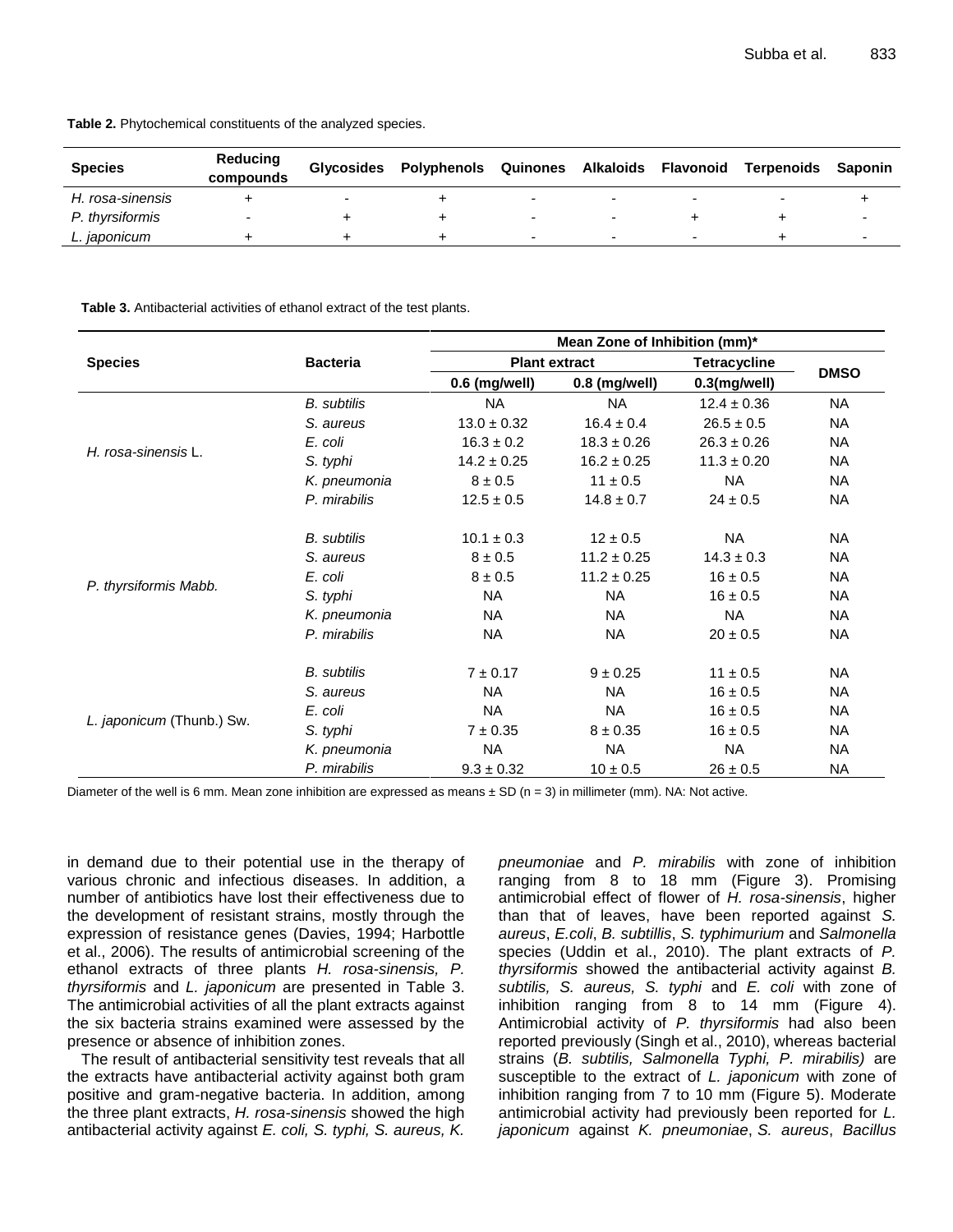

**Figure 1.** Antioxidant properties of analyzed species with standard ascorbic acid.



Figure 2. The IC<sub>50</sub> values of plant extracts on DPPH (lower values indicates more powerful antioxidant capacity).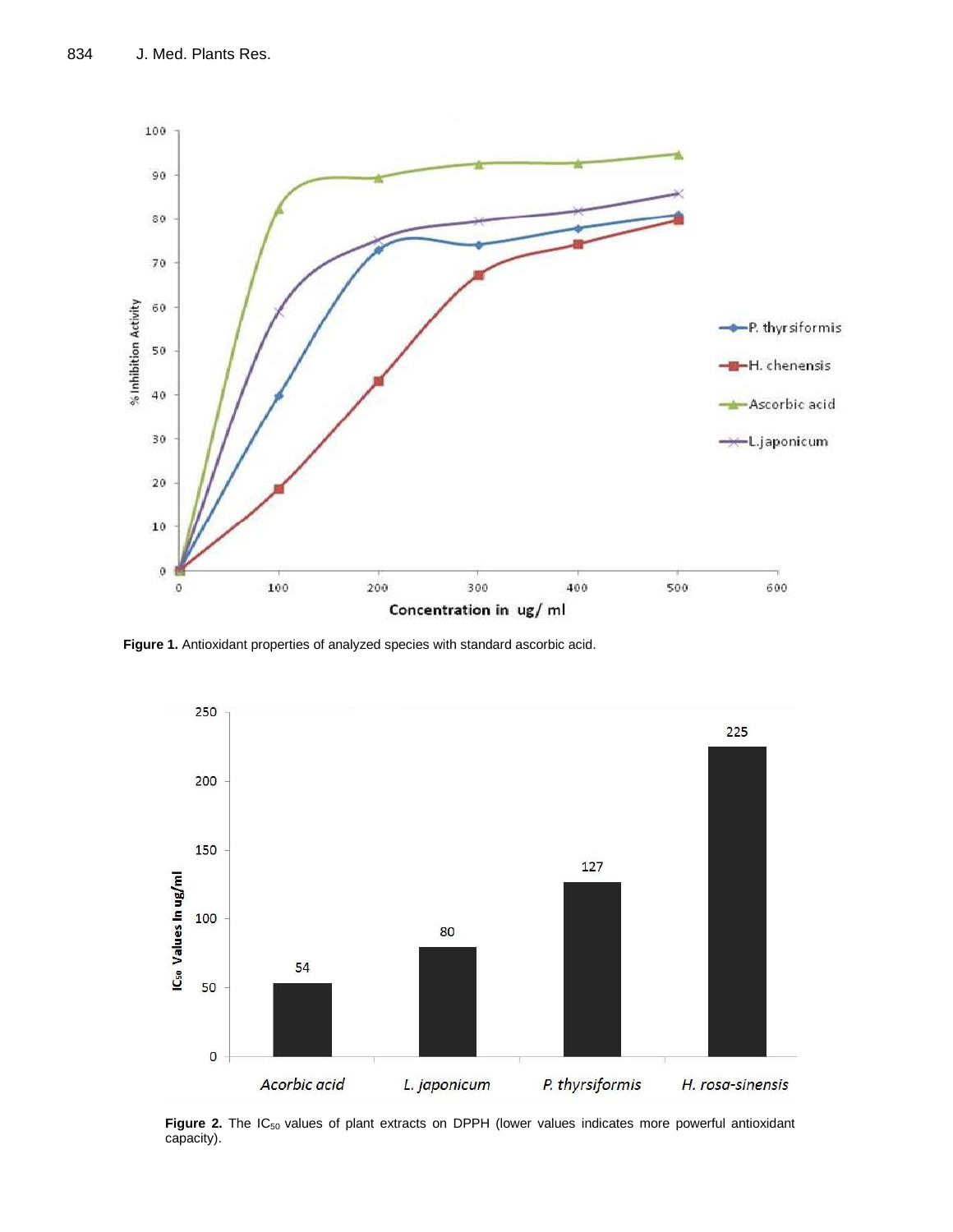

**Figure 3.** Agar well diffusion test demonstrating inhibition zones by *H. rosa-sinensis* flower extract, where; A: *S. typhi*, B: *S. aureus*, C: *E. coli*, D: *K. pneumonia,* E: *P. mirabilis,* S: DMSO, T: Tetracycline 0.3 mg/well, and 40, 80: Plant extract at concentration of 0.3 and 0.6 mg/well, respectively.



**Figure 4.** Agar well diffusion test demonstrating inhibition zones by *P. thyrsiformis* flower extract, where; S: DMSO, T: Tetracycline 0.3 mg/well, 40, 80: Plant extract at concentration of 0.3 and 0.6 mg/well, respectively, A: *B. subtilis*, B: *S. aureus* and C: *E.coli.*

*cereus*, *Vibrio cholerae* and *Candida albicans* (Vashist and Jindal, 2012).

The study of antibacterial activities in the three plants Indicates the potential effect against both gram positive and gram negative bacteria. Among the three plant extracts *H. rosa-sinensis* was the most effective while antibacterial effect of two other extracts were lower. Although, they were effective against different strains, this research posits that their effectiveness was rather similar to each other.

## **CONCLUSION**

Based on the results of the present study, the ethanolic extract of *L. japonicum* with moderate antimicrobial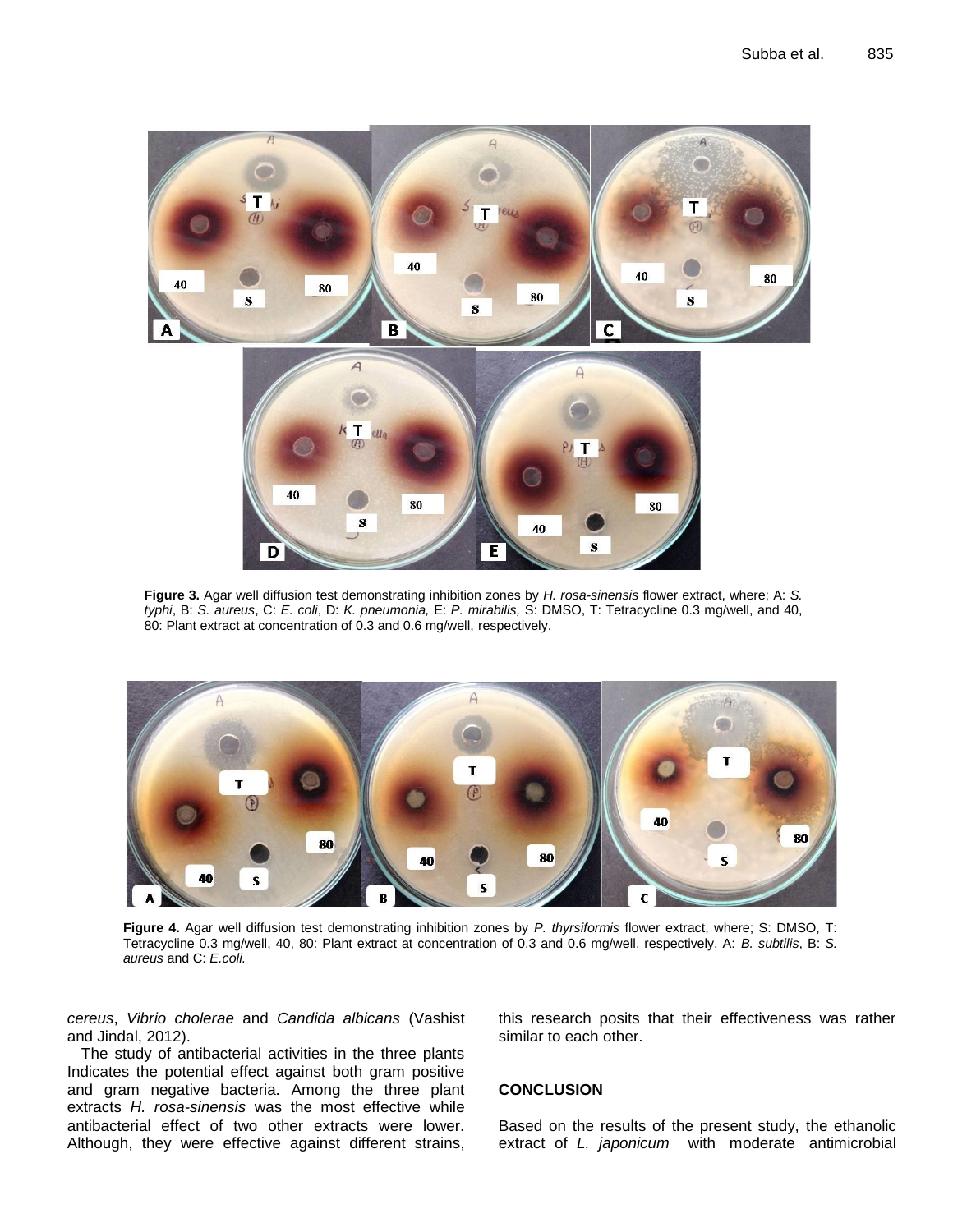

**Figure 5.** Agar well diffusion test demonstrating inhibition zones by *L. japonicum* leaves extract. Where S: DMSO, A: Tetracycline 0.3 mg/well, 40, 80: Plant extract at concentration of 0.3 and 0.6 mg/well, respectively A: *B. subtilis*, B: *S. typhi,* C: *P. mirabilis*.

activity showed the strongest antioxidant activity. On the other hand, the extract of *H. rosa-sinensis* with the highest antimicrobial activity showed the lowest antioxidant activity. This suggests that compounds responsible for the antimicrobial activity and antioxidant activity in these plants are not same. These results highlight the biological activities of *P. thyrsiformis, L. japonicum,* and *H. rosa-sinensis* extracts and give scientific support to their traditional use in folklore medicine for the treatment of several ailments. In conclusion, our findings showed that *L. japonicum* and *H. rosa-sinensis* have the potential to be explored further to identify the antioxidative and antibacterial compounds in these plants, respectively. It was concluded that further bioassay-guided fractionation approaches will be required on these species to isolate the bioactive compounds responsible for their promising antioxidant and antimicrobial activity.

## **Conflict of interests**

The authors have not declared any conflict of interests.

## **ACKNOWLEDGEMENTS**

The authors are thankful to Universal Science College, Chakupat, Lalitpur Nepal for providing the research facilities to conduct this research work. The authors also express their deep gratitude to Mrs. Rosina Shrestha and Mr. Rubin Thapa Magar for helping to conduct this research work.

#### **REFERENCES**

Afify AMMR, Hassan HMM (2016). Free radical scavenging activity of three different flowers-*Hibiscus rosa-sinensis*, *Quisqualis indica* and *Senna surattensis.* Asian Pac. J. Trop. Biomed. 6(9):771-777.

- Alamzeb M, Khan MR, Alis Shan SQ, Rashid MU (2013). Phytochemical screening and antibacterial activity. Bangladesh J. Pharmacol. 8:107-109.
- Alho H, Leinonen J (1999). Total antioxidant activity measured by chemiluminescence method. Methods Enzymol. 299:3-15.
- Ali Y, Ahmet M, Ayse AK (2001). Determination of Antioxidant and Antimicrobial Activities of *Rumex crispus* L. Extracts. J. Agric. Food Chem. 49:4083-4089.
- Aruoma OI (1998). Free radicals, oxidative stress, and antioxidants in human health and disease. J. Am. Oil Chem. Soc. 75(2):199-212.
- Aruoma OI, Halliwell B, Dizdaroglu M (1989). Iron ion depended modification of bases in DNA by the superoxide radical-generating system hypoxanthine/xanthine oxidase. J. Biol. Chem. 264:13024- 13028.

Baral SR, Kurmi PP (2006). A Compedium of Medicinal Plants of Nepal,

- Bhaskar A, Nithya V, Vidhya VG (2011). Phytochemical screening and in vitro antioxidant activities of the ethanolic extract of *Hibiscus rosa sinensis* L. Ann. Biol. Res. 2(5):653-661.
- Bhattarai S, Chaudhary RP, Taylor RSL (2006). Ethnomedicinal plants used by the people of Manang district, Central Nepal. J. Ethnobiol. Ethnomed. 2:41.
- Blois MS (1958). Antioxidant determinations by the use of a stable free radical. Nature 26:1199-1200.
- Branien AL (1975). Toxicology and biochemistry of butylated hydroxyl anisole and butylated hydroxyl toluene. J. Am. Oil Chem. Soc. 52:59- 63.

Brantner A, Grein E (1994). Antibacterial Activity of Plant Extracts Used Externally in Traditional Medicine. J. Ethnopharmacol. 44:35-40.

- Candan F, Unlu M, Tepe B, Daferera D, Polissiou M, Sökmen A, Akpulat HA (2003). Antioxidant and antimicrobial activity of the essential oil and methanol extracts of *Achillea millefolium* sub sp. *Millefolium* Afan. (Asteraceae). J. Ethnopharmacol. 87(2-3):215-220.
- Chen L, Zhang G, He J, Guan J, Pan C, Mi W, Wang Q (2010). New naphthoquinone from the root of *Lygodium japonicum* (Thunb.) Sw. J. Nat. Med. 64:114-116.
- Culie I (1982). Methodology for analysis of vegetable drugs. Practical manuals on industrial utilization of medicinal and aromatic plant, Bucharest. Phytochemistry 63:97-104.
- Das BK, Al-Amin Md. M, Chowdhury NN, UddinMajumder Md. F, NasirUddin M, MuktadirPavel Md. A (2015). Analgesic, antiinflammatory, and anti-oxidant activities of *Phlogacanthus thyrsiflorus*  leaves. J. Basic. Clin. Physiol. Pharmacol. 26(2):153-159.
- [Davies J](http://www.ncbi.nlm.nih.gov/pubmed/?term=Davies%20J%5BAuthor%5D&cauthor=true&cauthor_uid=8153624) (1994). Inactivation of antibiotics and the dissemination of resistance genes. [Science](http://www.ncbi.nlm.nih.gov/pubmed/8153624) 264(5157):375-82.
- Dean DA, Burchard KW (1996). Fungal infection in surgical patients. Am. J. Surg. 71:374-382.
- Duh PD (1998). Antioxidant activity of Burdock: Its scavenging effect on free-radical and active oxygen. J. Am. Oil Chem. Soc. 75:455-463.